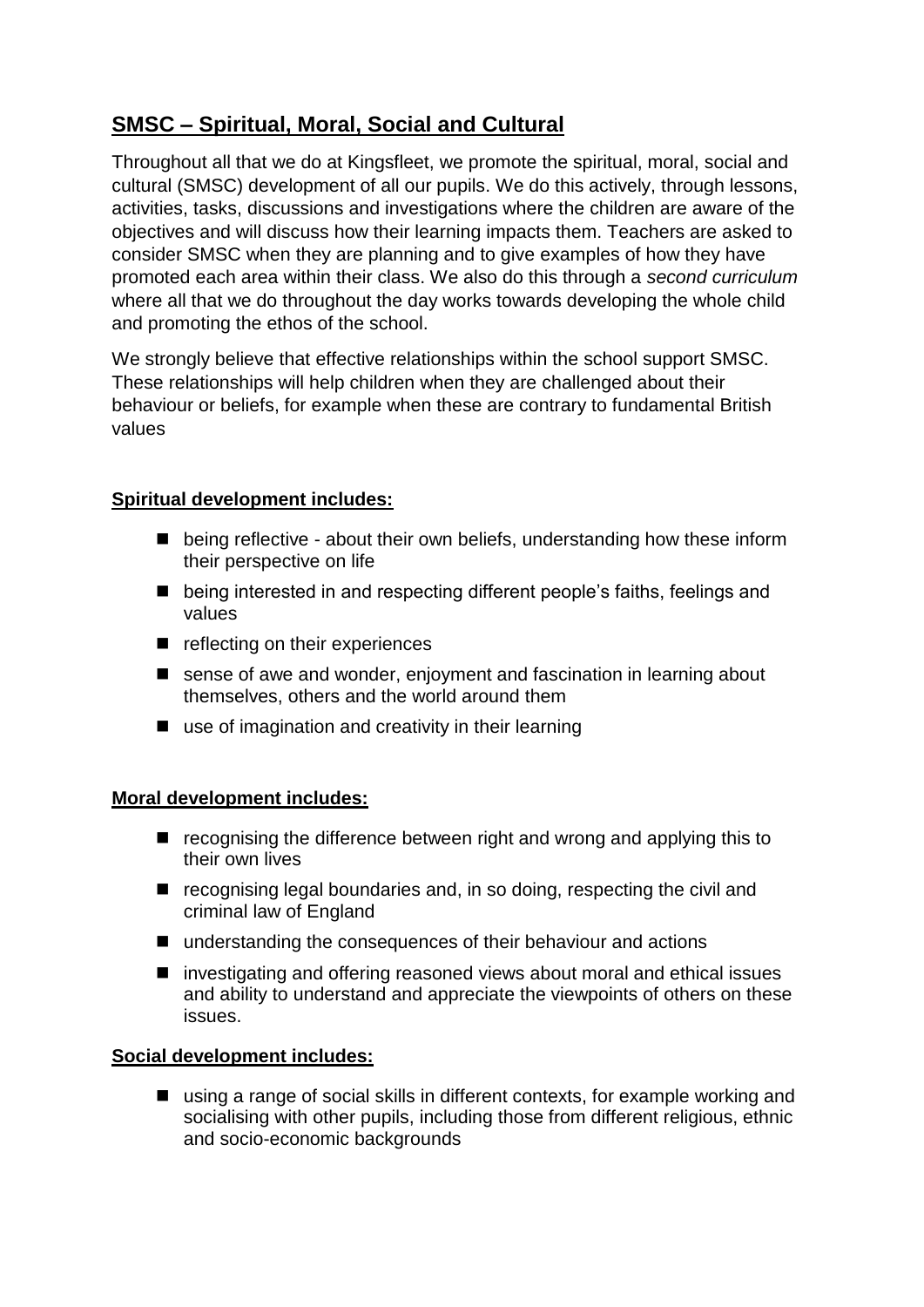- willingness to participate in a variety of communities and social settings e.g. working with a partner or in a group, work across classes, belonging to a club, taking on a responsibility within the class or school
- volunteering, cooperating well with others and being able to resolve conflicts effectively
- acceptance and engagement with the fundamental British values of democracy, the rule of law, individual liberty and mutual respect and tolerance of those with different faiths and beliefs
- developing and demonstrating skills and attitudes that will allow them to participate fully in and contribute positively to life in modern Britain.

#### **Cultural development includes:**

- understanding and appreciating the wide range of cultural influences that have shaped their own heritage and those of others
- understanding and appreciating the range of different cultures within school and further afield as an essential element of their preparation for life in modern Britain
- learning about Britain's democratic parliamentary system and its central role in shaping our history and values, and in continuing to develop Britain
- willingness to participate in and respond positively to artistic, musical, sporting and cultural opportunities
- $\blacksquare$  interest in exploring, improving understanding of and showing respect for different faiths and cultural diversity and the extent to which they understand, accept, respect and celebrate diversity, as shown by their tolerance and attitudes towards different religious, ethnic and socioeconomic groups in the local, national and global communities.

## **Some of the ways we actively promote SMSC:**

- Collective worship based on values which reflect our ethos
- Links with community groups
- Remembrance activities
- Visits to places of worship
- Visits from people representing different faiths and world views
- School council
- Felixstowe Youth Forum
- Voting within class e.g. for representatives / class meal choice etc.
- Lessons on British politics/ elections etc.
- Visits to cultural places e.g. Snape/theatres etc. to watch and take part in artistic and musical opportunities
- Links with Art on the Prom and Felixstowe Book events
- Young Voices singing project
- School clubs